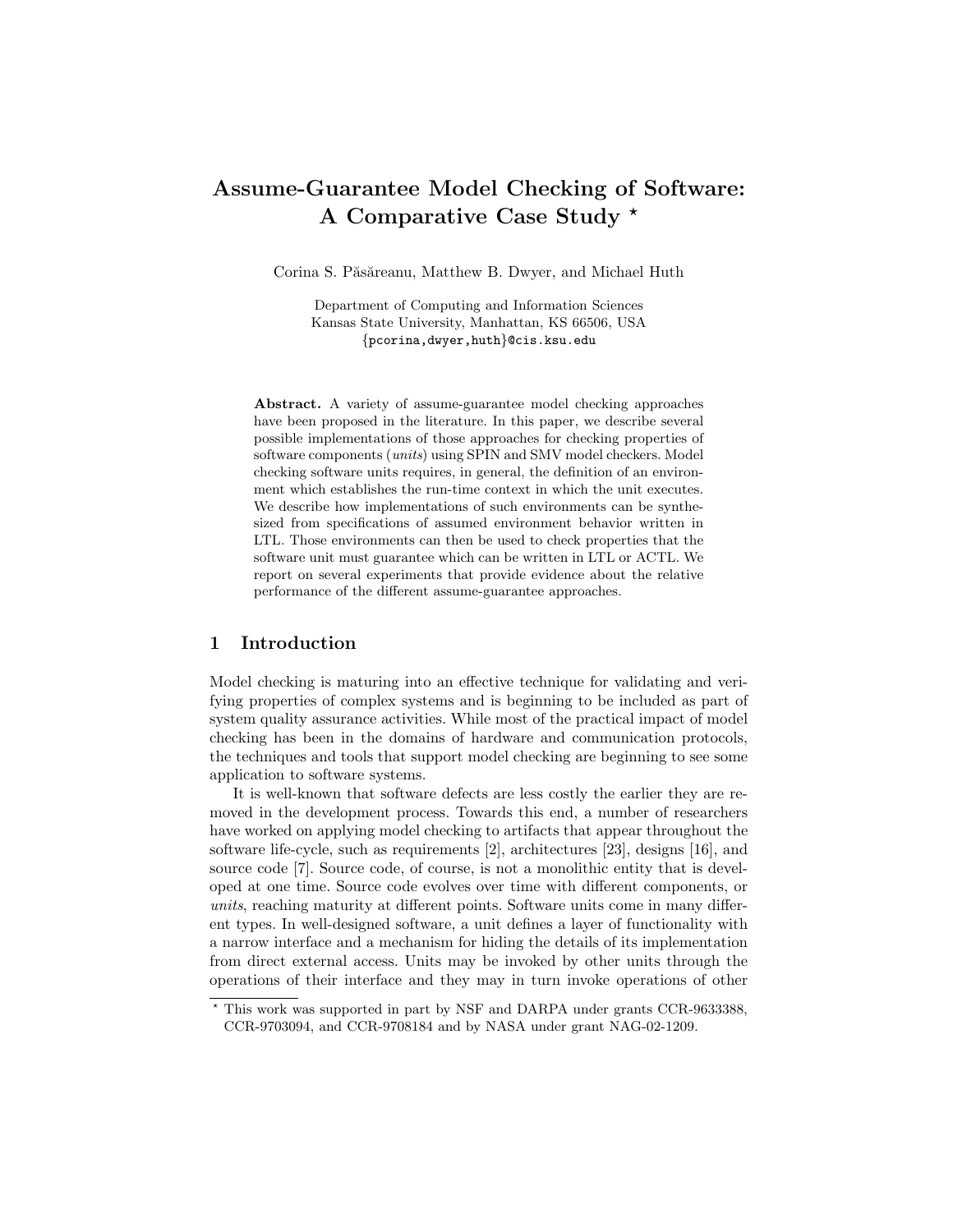units; Java classes or Ada packages or tasks are examples of units. Testing units in isolation involves the definition of program components that invoke the operations of the unit, a driver, and that implement the operations used by the unit, a stub, in such a way that the behavior of the unit is exercised in some desired fashion. Stubs and drivers can be defined to also represent *parallel contexts*. Parallel contexts represent those portions of an application that execute in parallel with and engage in inter-task communication with the procedures and tasks of the software unit under test. Standard practice in modern software development is to begin the process of unit testing as soon as each unit is "code-complete". While testing will remain an important part of any software development process, model checking has the potential to serve as an effective complement to testing techniques by detecting defects relative to specific correctness properties and in some cases verifying properties of the software.

In this paper, we describe our adaptation and application of assume-guarantee style model checking to reasoning about correctness properties of software units, written in Ada. Units are fundamentally *open* systems and must be *closed* with a definition of the environment that they will execute in. The software components used to achieve this environment definition serve the role of stubs and drivers. The naive environment for properties stated in universal logics is the universal environment, which is capable of invoking any sequence of operations in the unit's interface. In many cases, one has behavioral information about unit interfaces, rather than just signatures, that can be exploited to refine the definition of the environment used to complete the unit's definition. In particular, we use linear-temporal logic (LTL) [20] as a means of specifying assumptions about interface behavior. When both the assumption  $\phi$  and the guarantee property  $\psi$ are specified in LTL one can simply check the formula  $\phi \to \psi$  with a model checker like SPIN [16]. LTL assumptions can also be used to synthesize refined environments, in which case  $\phi$  can be eliminated from the formula to be checked. An additional benefit of synthesizing such environments is that it enables guarantee properties  $(\psi)$  specified in the universal fragment of computation tree logic (CTL) [6] to be checked with a model checker like SMV [22].

The theoretical foundations of this approach are not new. Several researchers have explored the efficacy and complexity of different styles of assume-guarantee reasoning with LTL and CTL specifications [27, 19]. The primary contributions of this paper are pragmatic  $(i)$  implementing a tool to synthesize stubs and drivers that encode given LTL assumptions,  $(ii)$  supporting local assumptions about the behavior of individual components of the environment, and *(iii)* providing initial experimental evidence of the performance tradeoffs involved with different styles of assume-guarantee reasoning for software units using SPIN and SMV. Secondary contributions of the work presented here include preliminary examination of several "real" programs, including specifications and a discussion on how to analyze components of these programs and some preliminary data on the kinds of properties for which CTL model checking exhibits a performance advantage over LTL model checking. The paper proceeds by surveying relevant background material in the next section. Section 3 presents our procedure for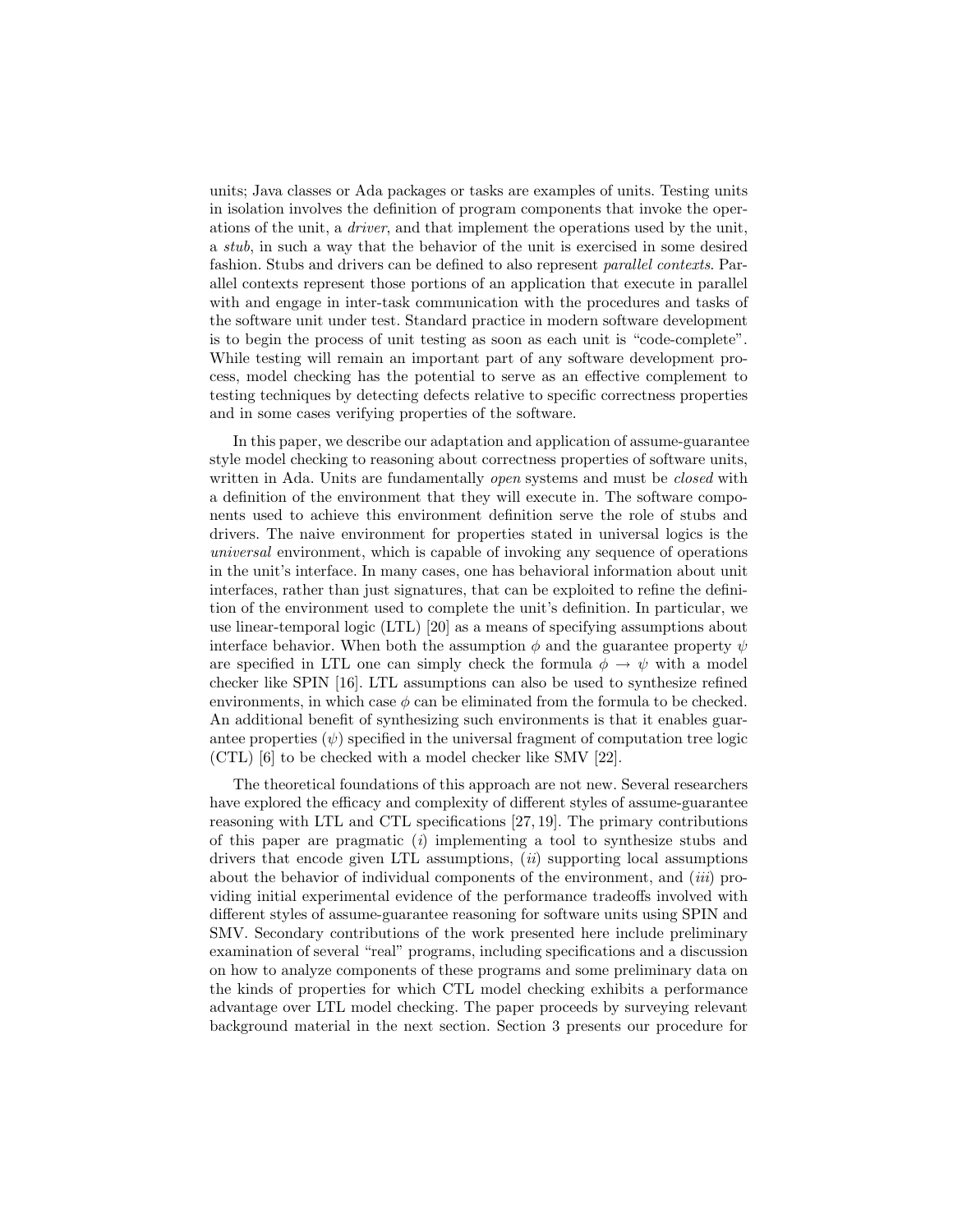synthesizing Ada implementations of stubs and drivers from LTL assumptions. The Ada implementations are fed as input to an existing toolset for extracting finite-state models from source code which is described in Section 4. Section 5 then presents data on the performance of unit-level model checking based on synthesized environments. Section 6 describes related work and Section 7 concludes.

### **2 Background**

**Linear and Branching Temporal Logics.** There are two principal types of temporal logics with discrete time: linear and branching. Linear temporal logic (LTL) is a language of assertions about computations. Its formulae are built from atomic propositions by means of Boolean connectives and the temporal connectives X ("next time") and U ("until";  $pUq$  means that q holds at some point in the future, and that until that point,  $p$  is true). The formula trueU $p$ , abbreviated Fp, says that p holds eventually, and  $\neg$ F $\neg$ p, abbreviated Gp, says that  $p$  is *always* true. A program satisfies an LTL formula, if all its possible computations satisfy the formula. In contrast, computation tree logic (CTL) is a branching time logic about computation trees. Its temporal connectives consist of path quantifiers immediately followed by a single linear-temporal operator. The path quantifiers are A ("for all paths") and E ("for some path"). ACTL is the universal fragment of CTL. Using De Morgan's laws and dualities, any ACTL formula can be re-written to an equivalent CTL formula in which negations are applied only to atomic propositions, and that contains only A quantifiers; thus, in ACTL one can state properties of all computations of a program, but one can not state that certain computations exist.

**Modular Verification.** In modular verification, under the assume-guarantee paradigm [26], a specification consists of a pair  $\langle \phi, \psi \rangle$ , where  $\phi$  and  $\psi$  are temporal logic formulae;  $\psi$  describes the guaranteed behavior of the module and  $\phi$ describes the assumed behavior of the environment with which the module is interacting. For the linear temporal paradigm, both  $\phi$  and  $\psi$  are LTL formulae. As observed in [26], in this case the assume-guarantee pair  $\langle \phi, \psi \rangle$  can be combined to a single LTL formula  $\phi \to \psi$ . In the linear branching modular model checking problem, the assumption is an LTL formula, and the guarantee is a branching temporal logic formula (see e.g. [27]). Another approach is *branching modular* model checking, in which both assumption  $\phi$  and guarantee  $\psi$  are branching temporal logic formulae. This case is considered in [14, 19]. In these papers it is argued that, in the context of modular verification, it is advantageous to use only universal temporal logic (like LTL and ACTL). Universal temporal logic formulae have the helpful property that once they are satisfied in a module, they are also satisfied in any system that contains the module. We consider in this paper assumptions expressed in LTL and guarantees that can be expressed in both LTL and ACTL.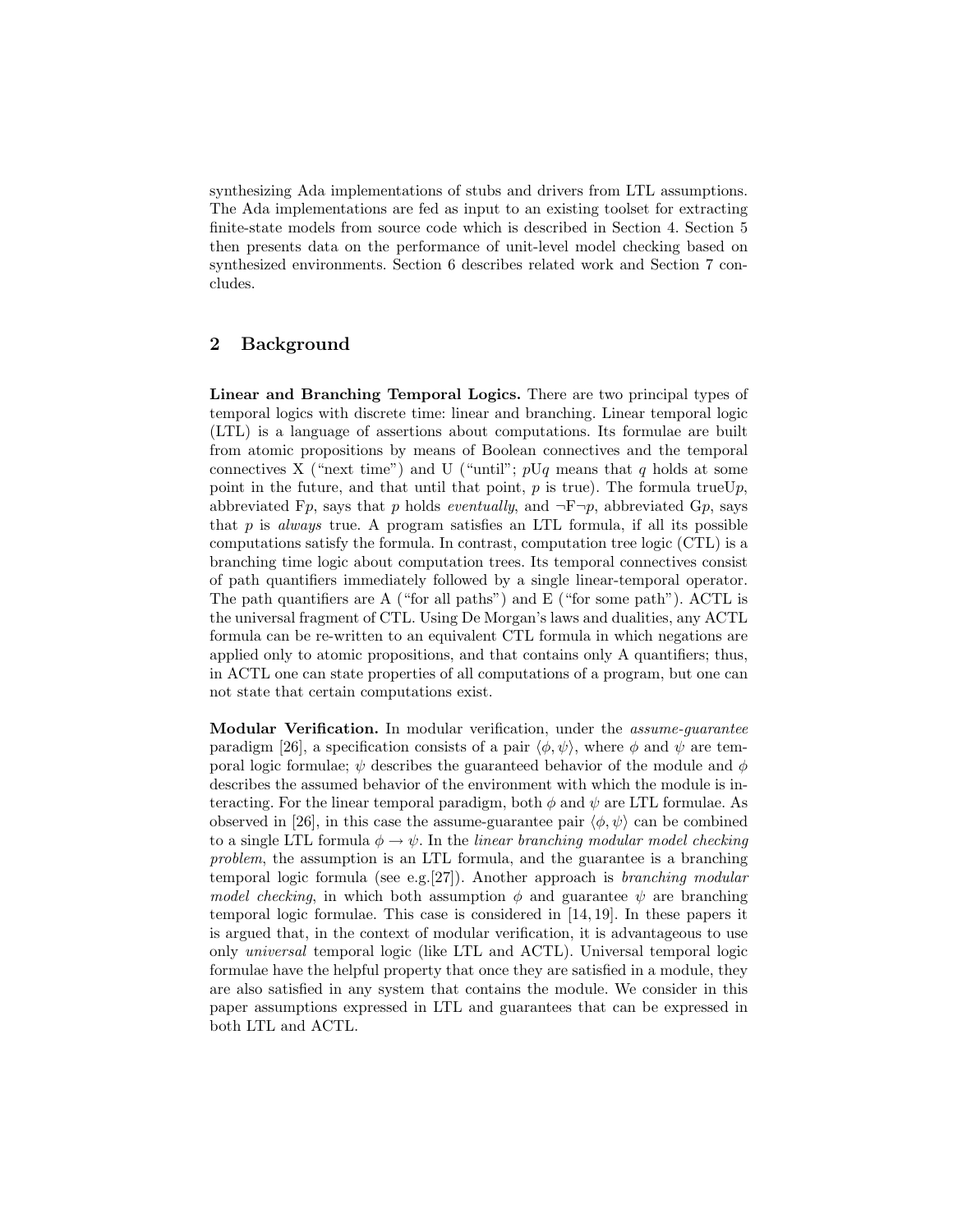**SPIN and SMV.** We use two finite-state verification tools: SPIN, a reachability based model checker that explicitly enumerates the state space of the system being checked; and SMV, a "symbolic model checker", which uses Ordered Binary Decision Diagrams to encode subsets of the state space. These tools represent two of the major approaches to finite-state verification. SPIN accepts design specifications written in the Promela language and it accepts correctness properties written in LTL. SPIN can be used for assume-guarantee style verification by checking LTL specifications of the form  $\phi \to \psi$  against "closed" modules. SMV checks properties written in CTL, with fairness constraints of the form  $G\Gamma f$ , for some CTL formula f. Modular verification can be performed in a very limited way, if  $\phi$  can be expressed via such fairness constraints. A new version of SMV supports LTL model checking, in addition to CTL, and it is also especially designed for assume-guarantee style reasoning, where both the assumption and the guarantee are LTL formulae.

#### **3 Synthesis of Environments from LTL Assumptions**

**Tableau Procedure.** We close a software unit by generating source code that implements models of environments. To begin construction of any such model one must have a definition of the possible actions of the environment. For Ada programs, these actions include: interface actions (i.e. entry calls or accepts, calls to interface procedures of the software unit) or some other internal actions of the environment. Based on this definition, we construct universal stubs and drivers that represent all possible sequences of actions. When LTL local assumptions are available, we can synthesize refined models of environments, using tableau-like methods [21, 13]. A local assumption describes the temporal relations assumed to exist among the executions of the interface operations of the unit, invoked by one particular environment.

We assume that the parameters in unit calls have been abstracted to finite domains; Section 4 discusses how this is achieved. We then use the algorithm from [13] (the same algorithm is used in SPIN for generating never claims) together with the subset construction, justified in [24], to construct from an LTL formula  $\phi$  a *deterministic* automaton that can be represented as a graph (and translated to Ada). The graph is a maximal model [14] of the environment assumption in that every computation which satisfies the assumption is a path in the graph, and that every finite path in the graph is the prefix of some computation that satisfies the assumption ([13]). If  $\phi$  is a *safety* assumption, then all the paths in the graph satisfy  $\phi$ . But if  $\phi$  is a *liveness* specification, then there exists some path in the graph that does not satisfy  $\phi$ . In the case studies presented in this paper, we used only safety assumptions, and hence the verification using synthesized environments can not yield false negatives (i.e. negative results produced as a consequence of considering paths that do not conform with the environment assumptions). Synthesized environments can be used in model checking of (stutter-closed [1]) guarantees  $\psi$  written in LTL or ACTL. Note that the LTL assumptions are not necessarily stutter-closed.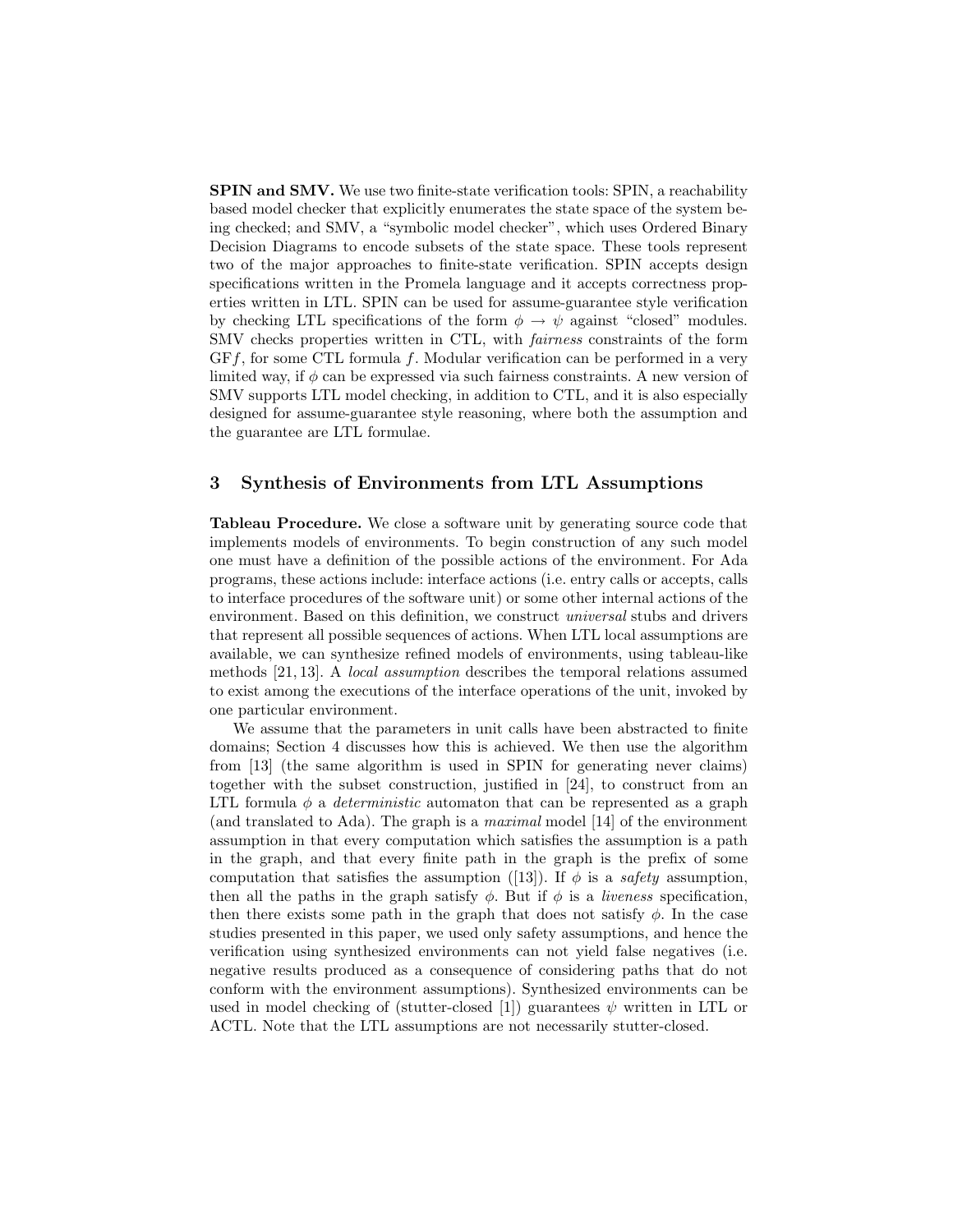

**Fig. 1.** Stack implementation

Our methodology for building maximal models of environments from local assumptions can be extended to handle global assumptions (i.e. assumptions that relate the behaviors of several local environments), as illustrated in the Replicated Workers Framework case study from Section 5.

**An Example.** To illustrate the techniques presented in this paper, we introduce a familiar software unit as an example. We consider the bounded stack implementation studied in [10] whose simplified interface is given in Figure 1(a). The implementation supports iteration in the stack-order  $(Top_{\text{D}}Down)$ , by invoking a user defined call-back routine (Process) for each datum stored in the stack. The universal driver is depicted in Figure 1(b); while the possible actions of the driver include all the interface operations of the stack package, we restrict the stub (presented in Figure  $1(c)$ ) to make no calls to the stack package. One property that is checked for this unit is that "If a pair of data are pushed then they must be popped in reverse order, provided that they are popped"(1s) (throughout the paper, we encode in the property names the systems they are referring to, e.g. (1s) means property 1 of the **s**tack). Checking this order-related property requires the notion of data-independence [28]. We abstracted variables of *Object\_Type* using a 2-ordered data abstraction [9]. This abstraction maps two distinct values in the concrete domain to the tokens  $d_1$  and  $d_2$  and all other concrete values to o. As stated in [28], in order to generalize the results of such a restricted model check to all pairs of values of *Object\_type* one must assure that the tokens are input to the system at most once, which is specified as the LTL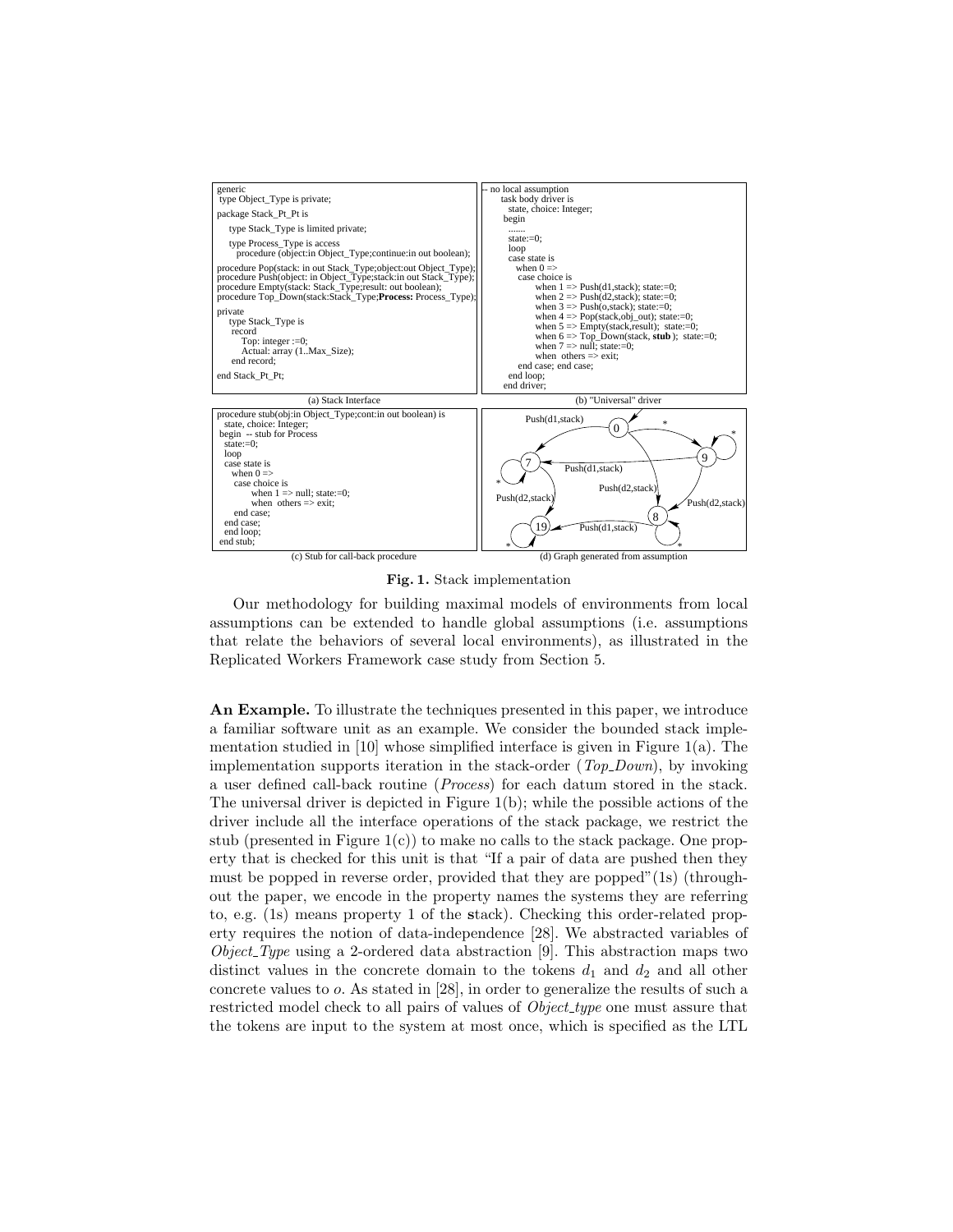

**Fig. 2.** Source Model Extraction Tools

assumption (about the driver):

 $(G(Push(d_1,stack) \rightarrow XG\rightarrow Push(d_1,stack)) \land G(Push(d_2,stack) \rightarrow XG\rightarrow Push(d_2,stack)).$ In Figure  $1(d)$  we show the graph generated from the above assumption, where by  $\ast$ , we denote any other possible action of the driver:  $Push(o, stack), Pop(state,$  $obj\_out$ ,  $Empty(state,result)$ ,  $Top\_Down(state,stab)$  and null. In the Ada code, the internal non-observable actions of the environment are modeled by the *null* statement, internal choice in the environment is modeled by using the *choice* variable which will be abstracted to the point abstraction [9], and finally the abstracted parameter values are enumerated in specialized Push calls.

#### **4 A Model Extraction Toolset**

**Toolset Components.** For model checking properties of the Ada programs described in Section 5, we apply the methodology described in [9, 11] which is supported by the tool set illustrated in Figure 2. The first tool component constructs source code for drivers and stubs that complete the software unit, as discussed in Section 3. Incompletely defined Ada source code is fed to the System Completer, together with a description of the possible actions of the local environments and the LTL local assumptions written in terms of the environment actions; the names of the actions are uninterpreted strings and subsequent compile checks are performed for correctness. The completed program is abstracted and simplified using abstract interpretation [8] and partial evaluation [18] techniques. The resulting finite-state Ada program can be compiled by the INCA tool set [7] into the input languages of several verification tools. An important feature of INCA is its support for defining propositions for the observable states and actions of the system that the user is interested in reasoning about. These propositions have provided an advantage for interpreting counter examples, since the counter example will be rendered in terms of those states and actions.

**The Stack Example.** For the stack package presented in Section 3, we wrote the LTL and ACTL specifications derived from the English language description of the software package. After we closed the stack unit with a stub and a driver, we defined predicates call  $Push\_d_1$  and call  $Push\_d_2$  that are true immediately after the driver calls interface operation *Push* with the first parameter set to  $d_1$ and  $d_2$  respectively. Analogously, predicates returnPop\_ $d_1$  and returnPop\_ $d_2$  are true immediately after operation  $Pop$  called by the driver returns with  $obj_1$  out set to  $d_1$  and  $d_2$  respectively. Using these predicates, property (1s) can be specified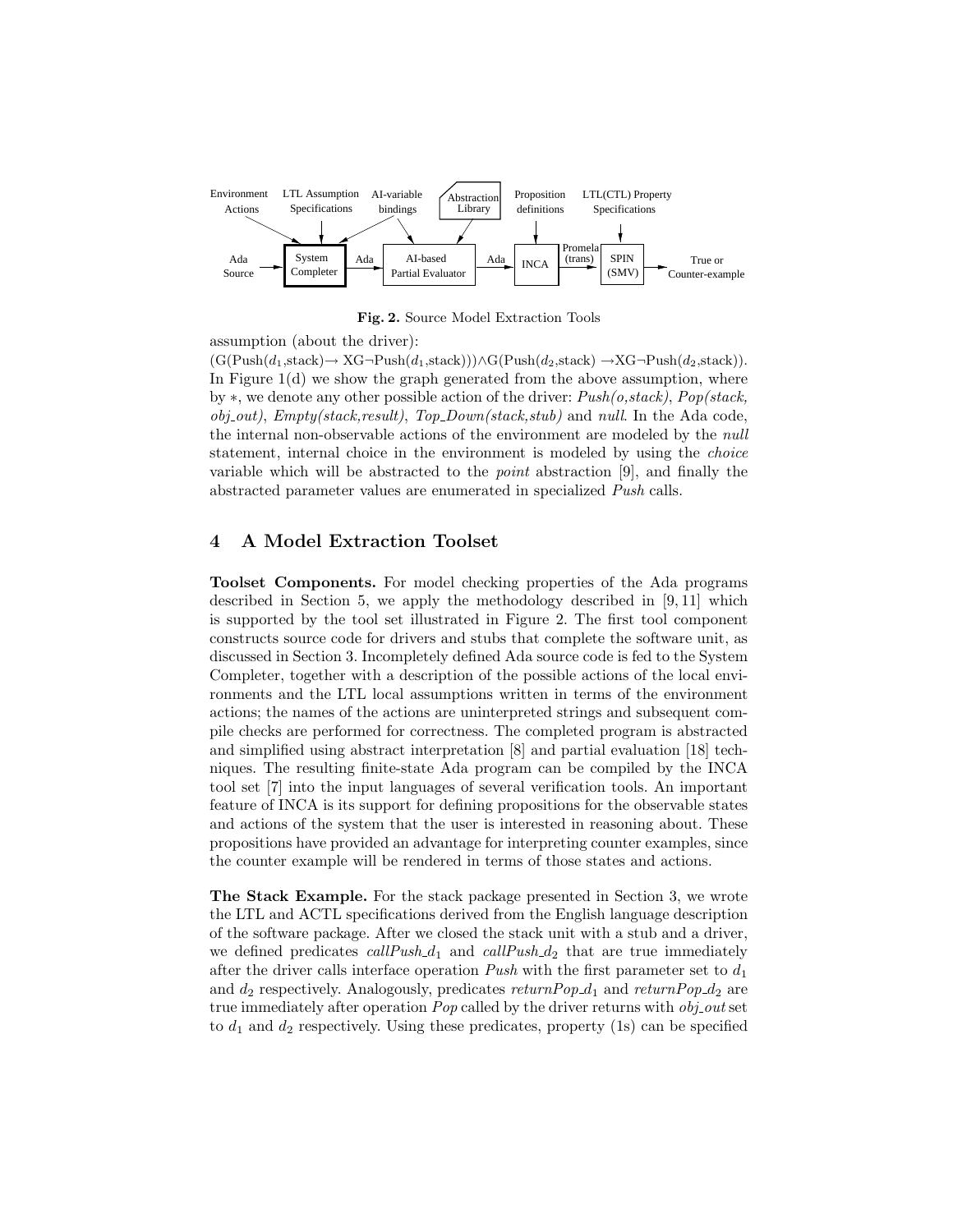in the following way:

 $(1s)$  If  $d_1$  and  $d_2$  are pushed in this order, then  $d_1$  will not be popped until  $d_2$  is popped or  $d_1$  will never be popped.

LTL: G((callPush\_d<sub>1</sub>  $\wedge$  (¬returnPop\_d<sub>1</sub> U callPush\_d<sub>2</sub>))  $\rightarrow$ 

 $(\neg returnPop_d_1 \cup (returnPop_d_2 \vee G \neg returnPop_d_1)))$ 

ACTL: ¬EF(callPush\_ $d_1 \wedge (\mathbb{E}(\neg \text{returnPop\_d_1 \cup (\text{callPush\_d_2} \wedge$ 

E(¬returnPop\_ $d_2$  U (returnPop\_ $d_1 \wedge \neg$ returnPop\_ $d_2$ ))))))

Special control points can be added to the finite-state model of the Ada program; for example, we added such a control point immediately after procedure Pop returns  $d_1$  and we defined the predicate after-return Pop- $d_1$ , which is true just after predicate  $returnPop\_d_1$  becomes false. We used this predicate for specifing a new stack property:

 $(2s)$  Once  $d_1$  is popped, it can not be popped again.

LTL:  $G(\text{after\_returnPop\_}d_1 \rightarrow G \rightarrow \text{returnPop\_}d_1)$ 

ACTL: AG (after\_returnPop\_ $d_1 \rightarrow AG \rightarrow$ returnPop\_ $d_1$ )

We can also use predicates that define the points at which selected program variables hold a given value. In the stack package, for example, we can define the predicate  $TopEQzero$  which holds in the states where variable  $Top$  is zero.

#### **5 Experiments with Synthesized Environments**

To assess the potential benefits of using synthesized environments in assumeguarantee model checking of software units, we analyzed several components of software systems. All of the properties we checked (a selection of which is given in Figure 3) are instances of property specification patterns [12]. In this section, we begin with brief descriptions of the software systems we analyzed. In Figure 4 depicting system architectures, lines with arrows represent either procedure invocations or calls to task entries; little shaded rectangles represent interface operations for software units. We then compare the times for SPIN and SMV model checking with universal and synthesized environments. Space limits prohibit the inclusion of all of the details of these studies, but, we have collected the original Ada source code, synthesized environment components, abstracted finite-state Ada code, proposition definitions, assumptions, properties, and Promela and SMV input descriptions on a web-site [25].

**The Gas Station (g).** The problem was analyzed in [4] using SPIN and SMV; it is a scalable concurrent simulation of an automated gas station. Its architecture is depicted in Figure  $4(a)$ . We analyzed the server subsystem, which consists of operator and pump processes that maintain a bounded length queue holding customers' requests. The environment consists of the customer tasks. We checked property  $(1g)$ , for three versions of the gas station: with two (version  $q_2$ ), three (version  $g_3$ ) and four (version  $g_4$ ) customers, respectively. Model checking the property on the server subsystem "closed" with the universal environment yields a counter example in which customer 1 makes a prepayment while using the pump, and thus it keeps using the pump indefinitely. We then assumed that a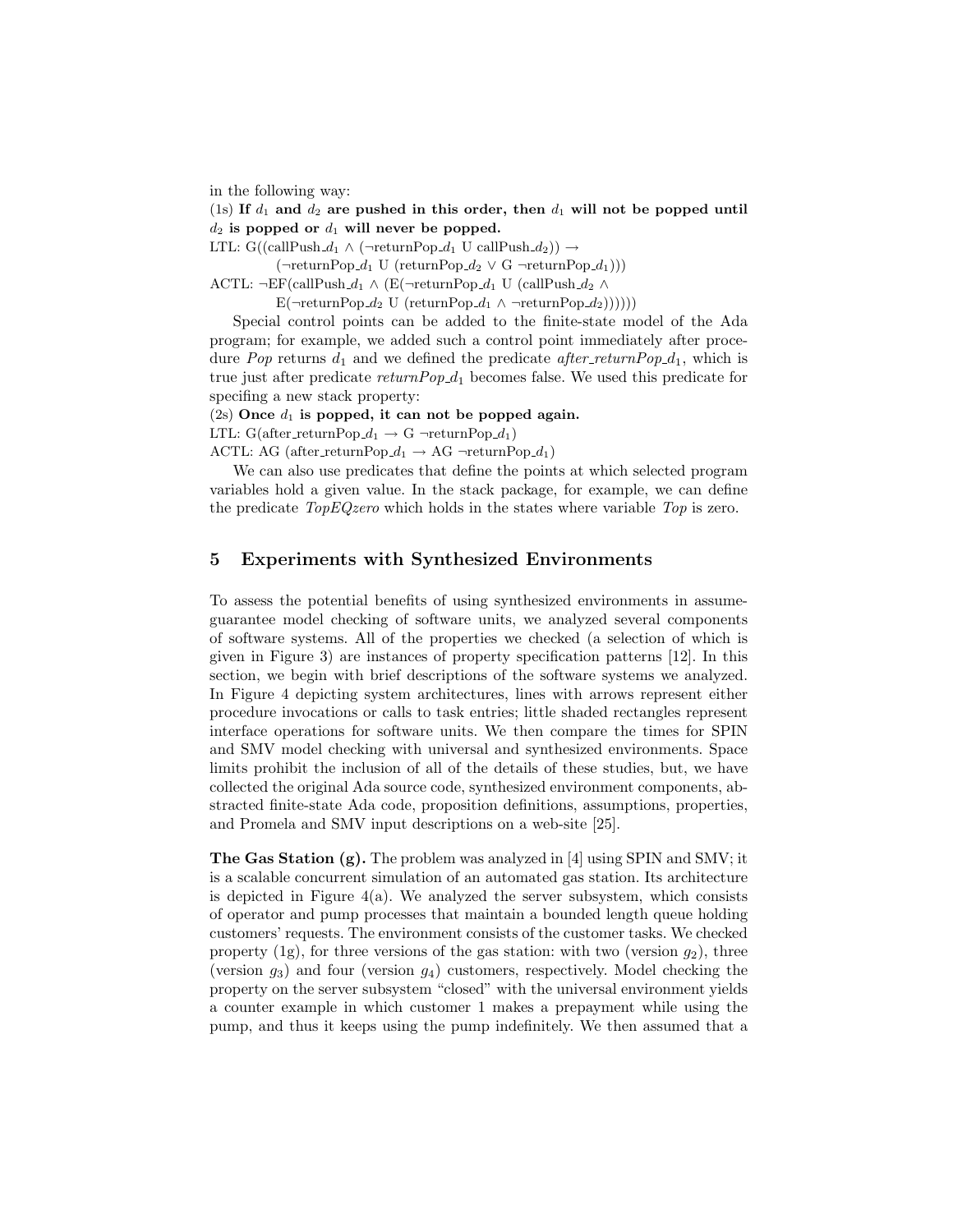```
(1g) If customer 2 prepays while customer 1 is using the pump then the
operator will activate the pump for customer 2 next.
LTL: G((Start 1 \wedge (\neg Stop 1 \cup Prepay 2)) \rightarrow(¬Activate1 U (Activate2 ∨ G ¬Activate1)))
ACTL: ¬EF(Start1 ∧ E(¬Stop1 U (Prepay2 ∧
        E(\negActivate2 U (Activate1 \land \negActivate2)))))
(4r) The computation does not terminate unless the pool is empty
(variable workCount is zero), or a worker signals work is done.
LTL: G(callExecute \rightarrow (\negreturnExecute U
        (done ∨ workCountEQzero ∨ G ¬returnExecute)))
\texttt{ACTL: AG}(\texttt{callExecute} \rightarrow \neg \text{E}(\neg(\texttt{done} \lor \texttt{workCountEQzero}) \ \text{U})(returnExecute ∧ ¬(done ∨ workCountEQzero))))
(5r) If a worker is ready to Get work, the workpool is not empty and the
computation is not done, then eventually work is scheduled.
LTL: G((workCountGRzero ∧ acceptPoolGet ∧ ¬done)→
       F(calldoWork1 ∨ calldoWork2 ∨ calldoWork3))
ACTL: AG((workCountGRzero ∧ acceptPoolGet ∧ ¬done)→
       AF(calldoWork1 ∨ calldoWork2 ∨ calldoWork3))
(6r) The work pool schedules work in input order.
LTL: G((returnInput_d_1 \wedge F returnInput_d_2) \rightarrow(\neg \text{called } d_2 \cup (\text{called } d_1 \vee G \neg \text{called } d_2)))ACTL: \neg EF(returnInput<sub>-d_1 \wedge E(\negcallGet<sub>-d_1</sub> U</sub>
      (\text{returnInput\_}d_2 \wedge E(\neg \text{callGet\_}d_1 \cup (\text{callGet\_}d_2 \wedge \neg \text{callGet\_}d_1))))(7r) If stub d\omega W \text{ or } k is invoked by worker task i on item d_1 then no other
worker task i will invoke d\omega Work on the same item d_1.
LTL: G(calldoworki_d_1 \rightarrow G \neg calldoworki_d_1)ACTL: AG(calldoWorkid_1 \rightarrow AG \negcalldoWorkjd_1)
(8r) If worker task i invokes d\omega W \text{ or } d_1, that same worker task will not
invoke d\omega Work on d_1 again.
LTL: G(returndoWorki_d_1 \rightarrow G \negcalldoWorki_d_1)
ACTL: AG(returndoWorki_d_1 \rightarrow AG \neg \text{calldoworti}_d_1)
(7c) If artist a_1 registers for event e_1 before artist a_2 does, then (until
unregistration or termination) once dispatcher receives event e1 from
ADT it will not notify a_2 before notifying a_1.
LTL: G((register_a_1e_1 \wedge (\neg(\text{unregister\_}a_1e_1 \vee \text{unregister\_}a_2e_1) U
   register a_2e_1) ∧ F(term \vee unregister a_1e_1 \vee unregister a_2e_1)) \rightarrow((notify_artists_e_1 \rightarrow (¬notify_client_a<sub>2</sub>e<sub>1</sub> U(notify_client_a<sub>1</sub>e<sub>1</sub> V)
   G-notify_client_a<sub>2</sub>e<sub>1</sub>)))U(term \vee unregister_a<sub>1</sub>e<sub>1</sub> \vee unregister_a<sub>2</sub>e<sub>1</sub>)))
ACTL: \neg EF(register_a_1e_1 \wedge E(\negunregister_a_1e_1 \wedge \negnotify_client_a_1e_1) U
 (register_a_2e_1 \wedge E((¬unregister_a_1e_1 \wedge \negunregister_a_2e_1 \wedge \neg\negnotify_client_a_1e_1) U notify_client_a_2e_1))))
(8c) No artist attempts to register for event e_1 when the size of the array
that stores artists registered for event e_1 is equal to the number of artists.
LTL: G(e1szEQ2 \wedge (after_register_a_1e_1 \vee after_register_a_2e_1) \rightarrow(\neg(\text{register}_2 e_1 \lor \text{register}_4 e_1) \cup(\texttt{e1szLT2} \lor G \lnot (\texttt{register}_a_2e_1 \lor \texttt{register}_a_1e_1))))ACTL: AG(e1szEQ2 \land (after_register_a_1e_1 \lor after_register_a_2e_1) \rightarrow\neg E(\neg e1szLT2 \cup ((register_a_1e_1 \lor register_a_2e_1) \land \neg e1szLT2)))Fig. 3. Specifications
```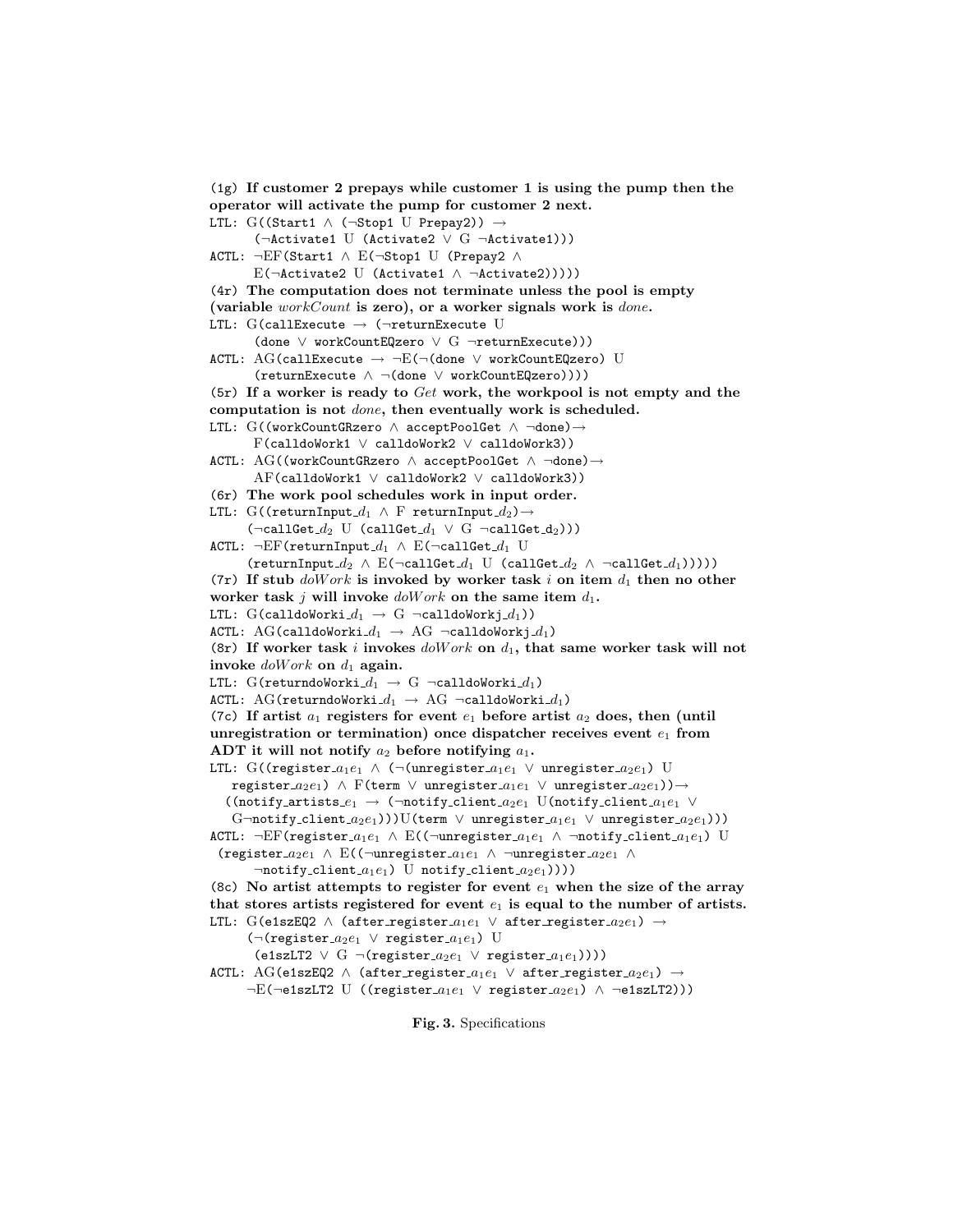

**Fig. 4.** Software architectures

customer does not prepay for subsequent pumping during current pumping. The LTL assumption for customer 1 is:

 $G(Pump.Star \rightarrow (\neg Operator.Prepay(1) U (Pump.Stop ∨ G \rightarrow Operator.Prepay(1))).$ 

Model checking property (1g) with the behavior of customer 1 restricted by the environment assumption yields true results.

**The Replicated Workers Framework (r).** This is a parameterizable job scheduler implemented as an Ada generic package which manages the startup, shutdown, and interaction of processes internally. The environment consists of a single driver (the main task) and two kinds of stub routines (doWork and  $doResult$ ). Figure  $4(b)$  illustrates a slightly simplified structure of the replicated workers framework and its interaction with the environment (the user's application). A variety of properties of this system (with three worker tasks) were model checked in [9], using SPIN. We reproduce here only the properties that needed some environment assumptions.

The environment assumptions used for checking both properties (4r) and (5r) restrict the stubs for the user-defined procedures to make no calls to the replicated workers framework: G ¬(Create ∨ Input ∨ Execute).

For properties  $(6r)$ ,  $(7r)$  and  $(8r)$  we used the 2-ordered data abstraction described in Section 3. As discussed in Section 3, properties like (6r), (7r) and (8r) are true only under the environment assumption that  $d_1$  and  $d_2$  are input to the system only once. We observe that the latter assumption is global, rather than local, because work items can be input to the system from different tasks/environments (passed in from the main task and returned from calls to the *doWork* stubs). To enforce the necessary global assumption we created a new task, *Data Generator*, that generates data items  $d_1$ ,  $d_2$  and o. The driver and the stubs (implemented as universal environments) communicate with the Data Generator to Get data to be input in the work pool. The LTL assumption used in the synthesis of *Data\_Generator* is:

 $(G(\text{Get\_data}(d_1) \rightarrow \text{XG} \neg \text{Get\_data}(d_1))) \wedge G(\text{Get\_data}(d_2) \rightarrow \text{XG} \neg \text{Get\_data}(d_2)).$ 

**The Chiron Client (c).** Chiron [29] is a user interface development system. The application for which an interface is to be constructed must be organized as abstract data types (ADTs). Chiron has a client-server architecture; Figure 4(c)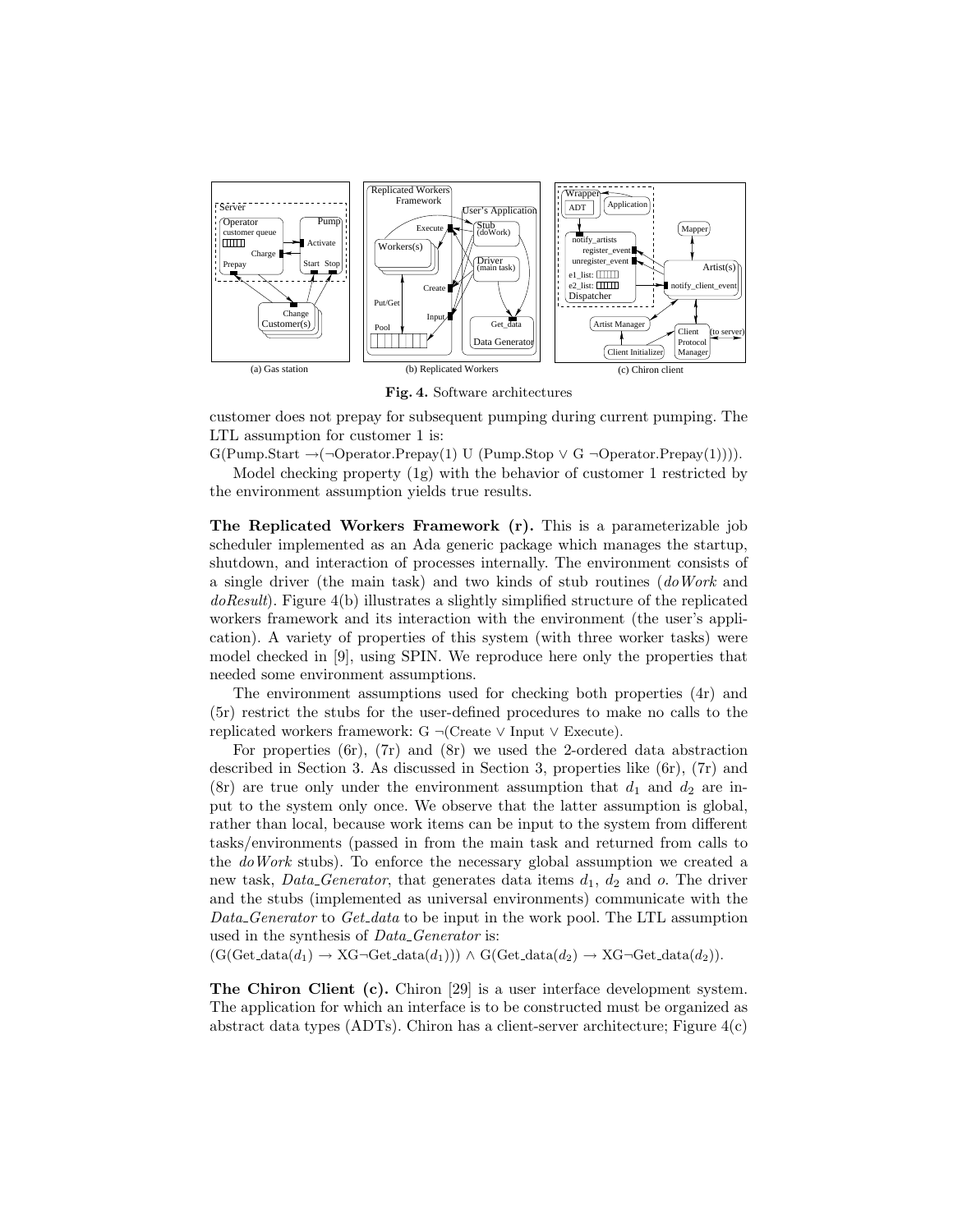gives a simplified view of the architecture of a client. The Artists maintain the graphical depictions of the ADTs. They indicate the events they are interested in by registering and de-registering with the *Dispatcher*, which notifies the artists of the events from the ADTs. We analyzed the dispatcher subsystem, which consists of the dispatcher, the wrapper and the application; while the environment consists of the artists and the other remaining components. We checked several properties for two versions of the dispatcher subsystem: with two artists registering for two events (version  $c_2$ ) and with two artists registering for three events (version  $c_3$ ), respectively. Only two properties required the use of environment assumptions: (7c) and (8c). Property (8c) can be written as a conjunction of two properties of the following form, that refer to only one artist  $a_i$ :

 $(8i)$  No artist  $a_i$  attempts to register for event  $e_1$  when the size of the array that stores artists registered for event  $e_1$  is equal to the number of artists. LTL:G(e1szEQ2 ∧ after register  $a_i e_1 \rightarrow (\neg$ register  $a_i e_1$  U(e1szLT2  $\lor$ G $\neg$ register  $a_i e_1$ ))) ACTL:AG(e1szEQ2 ∧after\_register\_ $a_i e_1 \rightarrow \neg E(\neg e1zLTT2 U(\text{register\_}a_i e_1 \land \neg e1zLTT2)))$ 

When model checking the properties on the dispatcher subsystem closed with universal environments, we obtained false results and counter examples in which one of the artists keeps registering for event  $e_1$  while registered for event  $e_1$ . We used the assumption that an artist never registers for an event if it is already registered for that event, which is actually a specification of the Chiron system. The LTL assumption for artist  $a_1$  is:

 $G(dispatcher.\text{register}(a_1,e_1) \rightarrow X((\neg dispatcher.\text{register}(a_1,e_1))$  U

(dispatcher.unregister $(a_1,e_1) \vee G$ ¬dispatcher.register $(a_1,e_1)$ )).

We obtained true results when model checking with both artists  $a_1$  and  $a_2$ restricted by the environment assumptions.

**Generic Containers Implementations.** In [10] a large collection of properties were checked of implementations of bounded **stack (s)**, **queue (q)** and **priority queue (p)**. These are sequential software units that were completed with a single driver environment component and with stubs for user-defined procedures. We already described the stack implementation in Section 3. Similar properties were checked for queue and priority queue.

**Results.** In each of these studies, several of the properties required environment assumptions for successful model checking. These model checks were performed with synthesized environments and, alternatively, with assumptions in the formulae (for LTL); we used SPIN, version 3.09 and SMV (Cadence version), on a SUN ULTRA5 with a 270Mhz UltraSparc IIi and 128Meg of RAM.

Figure 5 gives the data for each of the model checking runs using SPIN. The names in the first column encode the systems and property that are checked; a subscript denotes the version of the system being analyzed. For model checking specifications of the form  $\phi \to \psi$  using universal environments, we report the total of user and system time in seconds to convert LTL to the SPIN input format, i.e. never claim,  $(t_{never})$  and to execute the model checker  $(t_{MC})$ . We also report the memory used in verification in Mbytes (mem) and the total time to construct Promela code from the initial Ada program  $(t_{build})$ . For the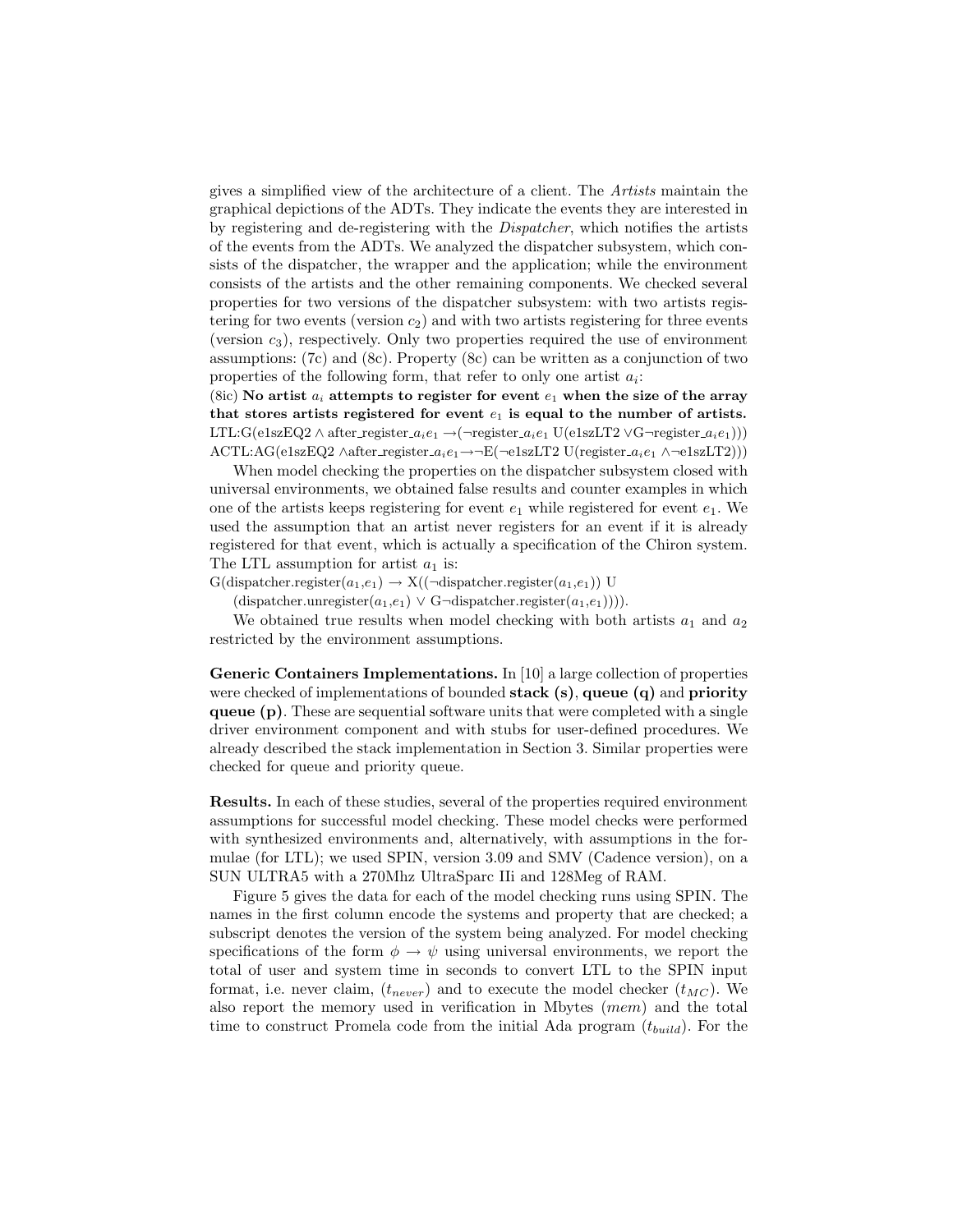| Prop.           | $t_{never}$ | $t_{MC}$ | $m$ em  | $t_{build}$        | $t'_{\underbar{never}}$ | $\overline{t'_{MC}}$ | mem'    | $t'_{build}$ |
|-----------------|-------------|----------|---------|--------------------|-------------------------|----------------------|---------|--------------|
| $1g_2$          | 655.5       | 3.8      | 2.005   | 1.6                | 0.1                     | 0.5                  | 1.698   | 1.6          |
| $1g_3$          | 655.5       | 149.4    | 11.938  | 1.7                | 0.1                     | 18.4                 | 4.565   | 1.8          |
| $1g_4$          | 655.5       | 5604.7   | 268.348 | 2.6                | 0.1                     | 606.5                | 101.436 | 2.7          |
| 4r              | 0.3         | 7.4      | 5.385   | 11.9               | 0.1                     | 3.1                  | 2.620   | 7.6          |
| 5r              | 0.1         | 21.1     | 2.313   | 11.9               | 0.1                     | 12.4                 | 2.005   | 7.6          |
| 6r              | 539.5       | 486.4    | 77.372  | $\overline{36}$ .8 | 0.1                     | 330.1                | 66.415  | 47.2         |
| 7r              | 0.1         | 567.2    | 78.089  | 36.8               | 0.1                     | 242.7                | 51.669  | 47.2         |
| 8r              | 0.1         | 548.4    | 73.481  | 36.8               | 0.1                     | 227.1                | 48.495  | 47.2         |
| 7c <sub>2</sub> |             |          |         |                    | 25.1                    | 30.4                 | 4.975   | 6.5          |
| $81c_2$         | 63.0        | 223.1    | 9.788   | 6.1                | 0.1                     | 21.6                 | 3.746   | 6.5          |
| $82c_2$         | 62.6        | 236.9    | 10.095  | 6.1                | 0.1                     | 22.1                 | 3.746   | 6.5          |
| $7c_3$          |             |          |         |                    | 25.1                    | 132.8                | 16.137  | 11.8         |
| $81c_3$         | 63.0        | 700.3    | 29.551  | 7.4                | 0.1                     | 114.6                | 10.812  | 11.8         |
| $82c_3$         | 62.6        | 1348.1   | 33.033  | 7.4                | 0.1                     | 119.9                | 10.812  | 11.8         |
| 1s              | 367.5       | 0.2      | 2.108   | 27.1               | 0.2                     | 0.1                  | 2.005   | 15.5         |
| 2s              | 0.1         | 0.2      | 2.005   | 27.1               | 0.1                     | 0.1                  | 2.005   | 15.5         |
| $_{1p}$         | 338.2       | 0.2      | 2.517   | 35.3               | 0.1                     | 0.1                  | 2.108   | 25.6         |
| $_{2p}$         | 365.6       | 0.3      | 2.517   | 35.3               | 0.1                     | 0.1                  | 2.108   | 25.6         |
| $_{3p}$         | 0.1         | 0.3      | 2.313   | 35.3               | 0.1                     | 0.1                  | 2.108   | 25.6         |
| 1q              | 513.9       | 0.1      | 2.005   | 27.8               | 0.1                     | 0.1                  | 1.801   | 22.4         |
| 2q              | 0.1         | 0.1      | 1.903   | 27.8               | 0.1                     | 0.1                  | 1.801   | 22.4         |

|  |  | Fig. 5. SPIN results |
|--|--|----------------------|
|--|--|----------------------|

verification using synthesized environments we report measurements of the same times and sizes; a ' denotes the synthesized measure. SPIN ran out of memory, when we tried to generate never claims for properties (7c) and (8c), with the assumptions encoded in the formulae of the form  $\phi_{a1} \wedge \phi_{a2} \rightarrow property$ , where  $\phi_{a1}$  and  $\phi_{a2}$  are the local assumptions about artists  $a_1$  and  $a_2$ . However, we were able to generate never claims for properties (81c) and (82c).

Figure 6 gives the data for each of the model checking runs using SMV. For verifying specifications using universal environments when both  $\phi$  and  $\psi$  are LTL formulae, we report the total of user and system time in seconds to model check specifications  $(t_{MC\_LTL})$ , the memory used in Mbyte  $(mem_{LTL})$  and the total time to construct SMV input files from the Ada program  $(t_{build})$ . For model checks using synthesized environments, we report the measurements of the same times and sizes (denoted by '). In addition, synthesized environments can be used in CTL model checking, for which we give the total model checking time  $(t'_{MC\_CTL})$  and the memory used  $(mem'_{CTL})$ .

**Discussion.** Our data indicate that synthesized environments enable faster model-checking. Figure 7 plots the ratio of model check time (memory) for a property  $\psi$  relative to checks of  $\phi \to \psi$  with SPIN using the universal environment (i.e  $t'_{MC}/t_{MC}$  and  $mem'/mem)$ . In all cases, the synthesized environments enabled reductions in model check times and memory. The performance advantage arises from the fact that while the universal environment is smaller than the synthesized environment in most cases, the assumption must be encoded in the formulae to be checked and this contributes, in general, as many states to the never claim as to the synthesized environment. This leads to larger state spaces to be searched. We note that in two cases it was impossible to generate never claims from LTL formulae (of the form  $\phi \to \psi$ ), while the synthesized environments made model checking possible.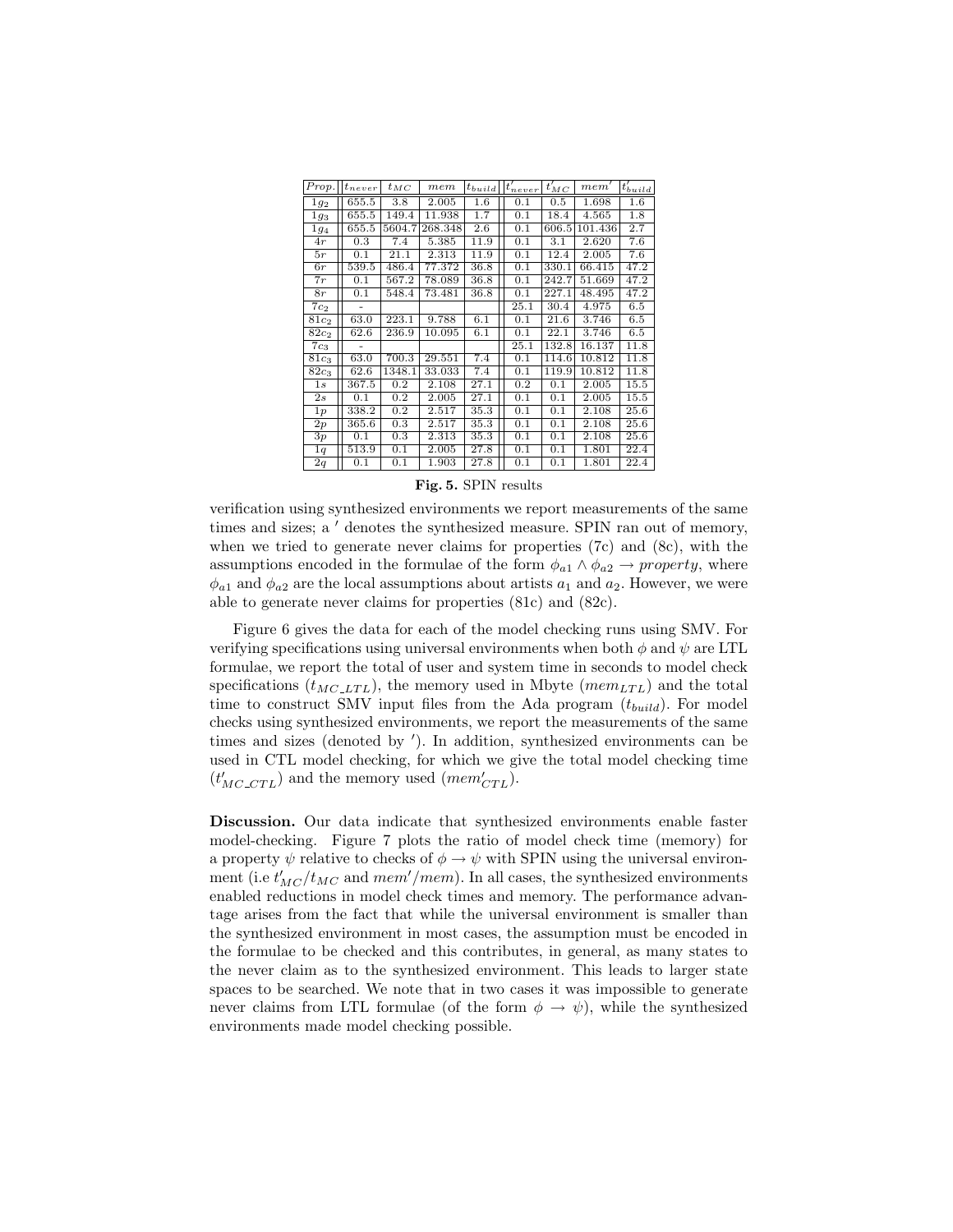| Prop.           | $t_{MC\_LTL}$ | $ mem_{LTL} $ | $t_{build}$ | $ t'_{MC\_LTL} $ mem' <sub>LTL</sub> $ t'_{MC\_CTL} $ |        |        | $\bar{ mem'_{CTL} }$ | $t'_{build}$ |
|-----------------|---------------|---------------|-------------|-------------------------------------------------------|--------|--------|----------------------|--------------|
| $1g_2$          | 5.56          | 4.898         | 3.9         | 2.34                                                  | 4.505  | 0.78   | 4.071                | 5.1          |
| $1g_3$          | 23.05         | 6.913         | 8.9         | 8.03                                                  | 6.274  | 2.77   | 5.488                | 11.5         |
| 1g <sub>4</sub> | 127.49        | 18.136        | 31.8        | 52.00                                                 | 13.844 | 16.13  | 11.517               | 39.6         |
| 4r              | 67.23         | 23.478        | 158.14      | 16.3                                                  | 9.379  | 11.03  | 8.339                | 55.69        |
| 5r              | 95.31         | 32.112        | 158.14      | 26.10                                                 | 12.574 | 25.98  | 12.631               | 55.69        |
| 6r              | 611.09        | 28.442        | 130.4       | 430.73                                                | 30.113 | 63.27  | 20.922               | 114.12       |
| 7r              | 74.44         | 20.160        | 130.4       | 60.18                                                 | 20.922 | 62.66  | 20.922               | 114.12       |
| 8r              | 74.16         | 20.160        | 130.4       | 60.53                                                 | 20.922 | 62.39  | 20.922               | 114.12       |
| $7c_2$          | 266.91        | 18.751        | 9.3         | 90.66                                                 | 28.122 | 56.06  | 24.674               | 15.41        |
| $8c_2$          | 51.6          | 13.475        | 9.3         | 59.81                                                 | 24.870 | 55.69  | 24.543               | 15.41        |
| $7c_3$          | 593.74        | 43.704        | 19.1        | 382.71                                                | 73.449 | 283.6  | 67.346               | 44.8         |
| $8c_3$          | 191.18        | 32.235        | 19.1        | 161.14                                                | 47.054 | 157.28 | 45.907               | 44.8         |
| 1s              | 3.42          | 5.627         | 40.5        | 2.14                                                  | 4.939  | 0.88   | 3.399                | 25.5         |
| 2s              | 2.21          | 5.332         | 40.5        | 0.8                                                   | 3.399  | 0.85   | 3.399                | 25.5         |
| 1p              | 11.49         | 8.724         | 1:01.8      | 4.1                                                   | 6.274  | 4.18   | 6.045                | 41.2         |
| $_{2p}$         | 11.16         | 8.716         | 1:01.8      | 4.80                                                  | 6.266  | 4.13   | 6.045                | 41.2         |
| 3p              | 9.72          | 8.421         | 1:01.8      | 4.05                                                  | 6.045  | 4.10   | 6.045                | 41.2         |
| 1q              | 3.09          | 5.398         | 40.2        | 2.10                                                  | 4.874  | 1.60   | 4.792                | 41.2         |
| 2q              | 2.23          | 5.250         | 40.2        | 1.63                                                  | 4.792  | 1.64   | 4.792                | 41.2         |

#### **Fig. 6.** SMV results

CTL model checking these systems with SMV was not feasible, previously, due to the difficulty of expressing assumptions in CTL. With synthesized environments, however, we can compare performances of LTL versus CTL model checking using SMV. Figure 8 plots the ratio of model check time (memory) for SMV using synthesized environments relative to universal environments. For each problem, the first bar gives the ratio for LTL model checking using SMV with the synthesized environment versus the universal SMV baseline (i.e.  $t'_{MC\_LTL}/t_{MC\_LTL}$  and  $mem'_{LTL}/mem_{LTL})$  and the second bar gives the ratio for CTL model checking using SMV with the synthesized environment versus the universal SMV baseline (i.e.  $t'_{MC\_CTL}/t_{MC\_LTL}$  and  $mem'_{CTL}/mem_{LTL}$ ). As in the case of SPIN, synthesized environments seem to enable faster model checking with SMV. In terms of memory requirements, it is not clear that synthesized environments are better. Further empirical study is needed to determine the kinds of assumptions to which the use of synthesized environments is suited to. The present data suggest to synthesize environments from assumptions that reduce the state space of the model (e.g. the assumption about the environment of the stack unit: " $d_1$  and  $d_2$  are input to the stack only once").

The universal environment approach has the advantage of generality. In particular, the model generated with the universal environment can be reused with different assumptions, whereas synthesized environments encode a single set of assumptions. Thus for the universal case, model construction time could be amortized across a number of model checks. The data indicates, however, that model construction time is not the dominant factor in the overall analysis time and that the time to regenerate synthesized environments appears to be more than recovered by reduced model check times. This observation, however, is based on studying systems with relatively few external calls and a small interface action set. Also, we used relatively simple assumptions for which the synthesized environments were small (maximum 5 nodes in the generated graphs).

It is well-known that the complexity of model checking varies with the logic used, for example CTL model checking is linear in the size of the formula and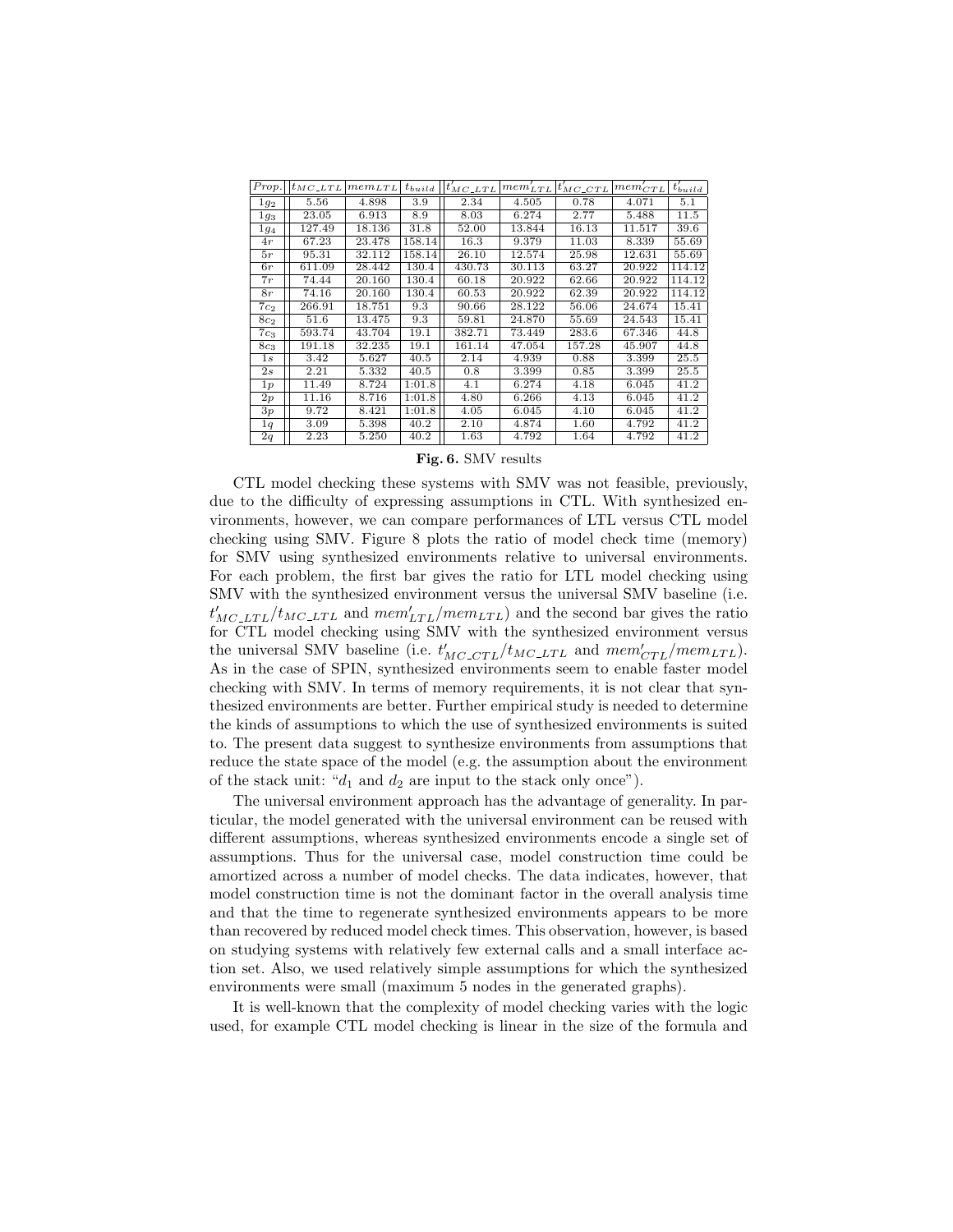

**Fig. 7.** Performance comparisons for SPIN model checking

LTL model checking is exponential. For practitioners, the relevant question is whether this distinction occurs in practice and if so how much more costly LTL model checking is. Since SMV supports both LTL and CTL model checking the data in Figure 6 (in columns  $t'_{MC\_LTL}$  and  $t'_{MC\_CTL}$ ) can shed some light on the kinds of properties for which LTL model checking is more expensive than CTL model checking. One of the main problems in such a comparison is ensuring that the property specifications in the two logics are the same; we minimized this bias by using the predefined specification templates provided with the specification patterns system [12]. Ignoring scaling of systems and variations of encoded assumptions, there were a total of 15 properties checked. Of these, eight were faster to check in the CTL case, five were faster in the LTL case, and the other two took essentially the same time. In only four cases  $(1g, 6r, 7c, 1s)$ , was there a significant difference in model check time; each of these cases favored CTL. These four specifications are instances of the *global response-chain* pattern [12]. While it is tempting to conclude that CTL is advantageous for this class of specifications we observe that the LTL specifications for response-chains are not claimed to be "optimal" in any sense. A much broader study of the relationship between model check time, property being checked, and formulation of the property in temporal logics is needed to characterize the practical differences between LTL and CTL model checking. Our current results suggest that in most cases the difference is negligible but that certain forms of specifications may lend themselves to more efficient CTL model checking.

While not explicit in the data reported in this paper, it is interesting to note that in many cases, properties of the systems we studied could be model checked without any assumptions and, when necessary, relatively few assumptions were sufficient to achieve the level of precision necessary for property verification (out of 39 properties, only 18 properties needed assumptions).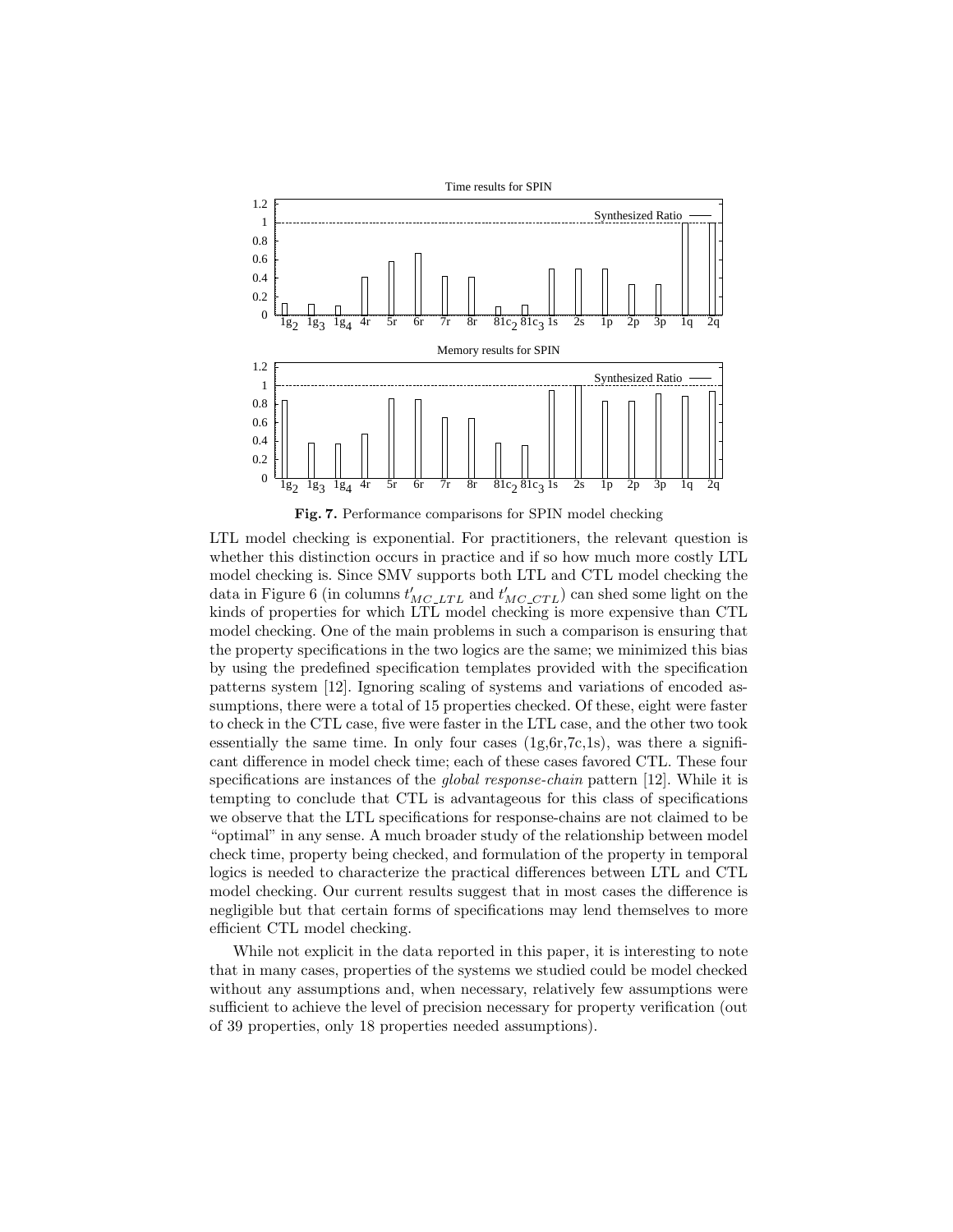

**Fig. 8.** Performance comparisons for SMV model checking

#### **6 Related Work**

The work described in this paper touches on model checking software systems and model checking open systems.

Much of the related work was described in Section 2. There has been some recent work on developing translation tools to convert software written in high-level programming languages to the input languages of model checkers. In addition to the INCA tools, which support Ada, there are two toolsets for translating Java programs to Promela, the input language of SPIN. JCAT [17] handles a significantly restricted subset of the Java language and Java Path Finder [15] handles a much larger portion of the language, including exceptions and inheritance. Neither of these tools provides any support for abstracting the control and data states of the program. We are working to port the environment synthesis tool described in this paper to generate environments in Java.

Our use of assumptions to synthesize a model of the environment is similar to work on compositional analysis. These divide-and-conquer approaches decompose a system into sub-systems, derive interfaces that summarize the behavior of each subsystem (e.g. [5]), then perform analyses using interfaces in place of the details of the sub-systems. This notion of capturing environment behavior with interfaces also appears in recent developments on theoretical issues related to modular verification (e.g. [20, 19]). There has been considerably less work on the practical issues involved with finite-state verification of partial software systems. Aside from our work reported in [9, 10], there is another recent related practical effort. Avrunin, Dillon and Corbett [3] have developed a technique that allows partial systems to be described in a mixture of source code and specifications. In their work, specifications can be thought of as assumptions on a naive completion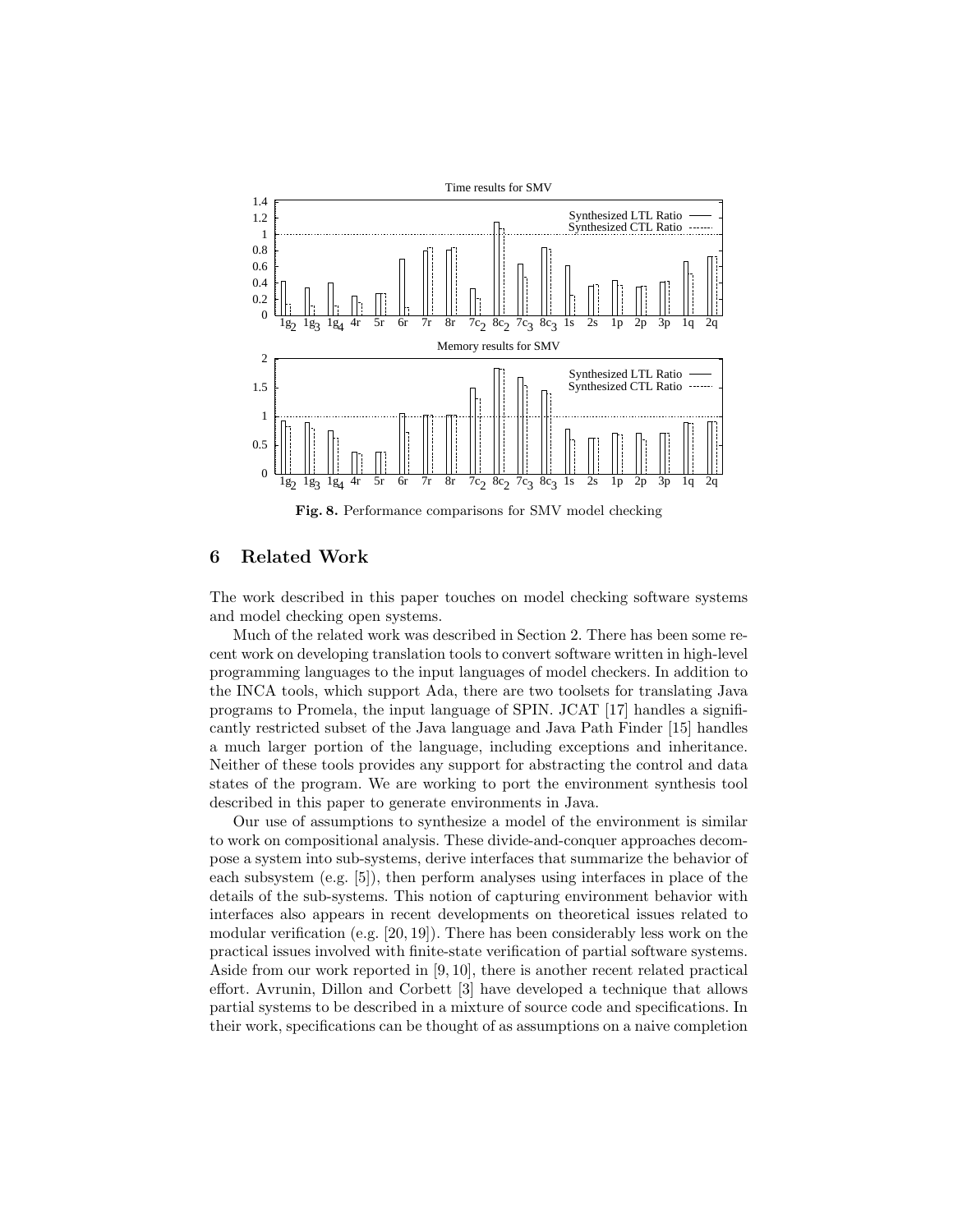of a partial system given in code. Unlike our work, their approach is targeted to automated analysis of timing properties of systems.

## **7 Conclusion**

We have presented an approach to model checking properties of software units in *isolation*. This approach is based on the synthesis of environments that encode LTL assumptions. The approach also enables LTL-ACTL assume-guarantee model checking. The reader should take care in making any direct comparison of the effectiveness of SMV and SPIN for support of assume-guarantee model checking. Such comparison would require a much broader study that carefully assesses the biases introduced by translating Ada to the model checker inputs as was done in [7]. The evidence seems to be conclusive on the question of whether assumptions should be encoded in the state space, i.e., environment, or the formula to be checked. For both LTL-LTL and LTL-ACTL approaches assume-guarantee model checking is more efficient with respect to time for safety assumptions encoded in the state space. This result holds regardless of whether the model checks are performed with SMV or SPIN.

### **References**

- 1. M. Abadi and L. Lamport. Composing specifications. ACM Transactions on Programming Languages and Systems, 15(1):73-132, January 1993.
- 2. J. Atlee and J. Gannon. State-based model checking of event-driven system requirements. IEEE Transactions on Software Engineering, 19(1):24-40, June 1993.
- 3. G.S. Avrunin, J.C. Corbett, and L.K. Dillon. Analyzing partially-implemented real-time systems. In Proceedings of the 19th International Conference on Software Engineering, May 1997.
- 4. A.T. Chamillard. An Empirical Comparison of Static Concurrency Analysis Techniques. PhD thesis, University of Massachusetts at Amherst, May 1996.
- 5. S.C. Cheung and J. Kramer. Checking subsystem safety properties in compositional reachability analysis. In Proceedings of the 18th International Conference on Software Engineering, Berlin, March 1996.
- 6. E.M. Clarke, E.A. Emerson, and A.P. Sistla. Automatic verification of finitestate concurrent systems using temporal logic specifications. ACM Transactions on Programming Languages and Systems, 8(2):244-263, April 1986.
- 7. J.C. Corbett. Evaluating deadlock detection methods for concurrent software. IEEE Transactions on Software Engineering, 22(3), March 1996.
- 8. P. Cousot and R. Cousot. Abstract interpretation: A unified lattice model for static analysis of programs by construction or approximation of fixpoints. In Conference Record of the Fourth Annual ACM Symposium on Principles of Programming Languages, pages 238-252, 1977.
- 9. M.B. Dwyer and C.S. Păsăreanu. Filter-based model checking of partial systems. In Proceedings of the Sixth ACM SIGSOFT Symposium on Foundations of Software Engineering, November 1998.
- 10. M.B. Dwyer and C.S. Păsăreanu. Model checking generic container implementations. In Generic Programing: Proceedings of a Dagstuhl Seminar, Lecture Notes in Computer Science, Dagstuhl Castle, Germany, 1998. to appear.